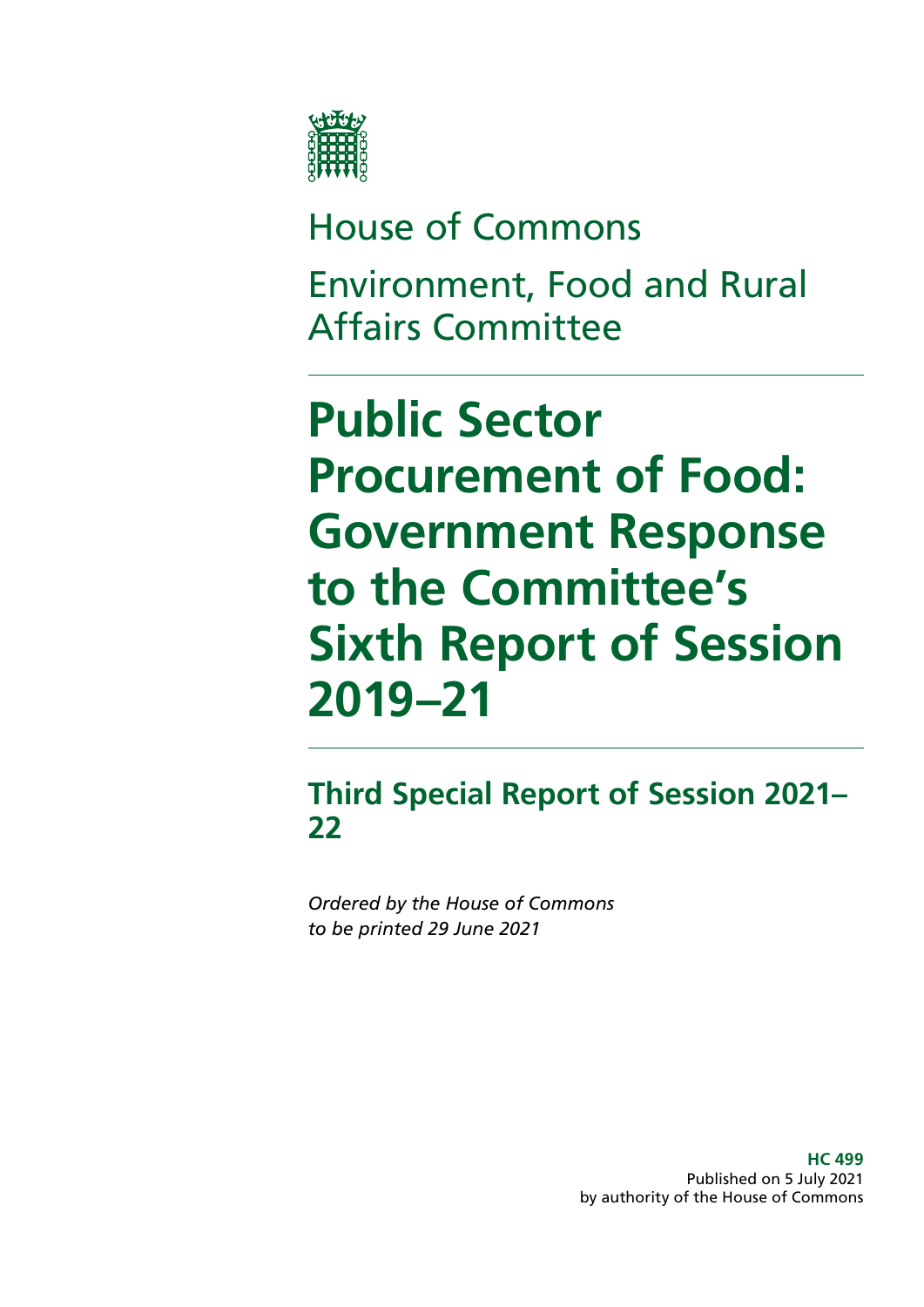### **The Environment, Food and Rural Affairs Committee**

The Environment, Food and Rural Affairs Committee is appointed by the House of Commons to examine the expenditure, administration, and policy of the Department for Environment, Food and Rural Affairs and associated public bodies.

#### **Current membership**

[Neil Parish MP](https://members.parliament.uk/member/4072/contact) (*Conservative, Tiverton and Honiton*) (Chair) [Ian Byrne MP](https://members.parliament.uk/member/4831/contact) (*Labour, Liverpool, West Derby*) [Geraint Davies MP](https://members.parliament.uk/member/155/contact) (*Labour (Co-op), Swansea West*) [Dave Doogan MP](https://members.parliament.uk/member/4736/contact) (*Scottish National Party, Angus*) [Rosie Duffield MP](https://members.parliament.uk/member/4616/contact) (*Labour, Canterbury*) [Barry Gardiner MP](https://members.parliament.uk/member/146/contact) (*Labour, Brent North*) [Dr Neil Hudson MP](https://members.parliament.uk/member/4853/contact) (*Conservative, Penrith and The Border*) [Robbie Moore MP](https://members.parliament.uk/member/4861/contact) (*Conservative, Keighley*) [Mrs Sheryll Murray MP](https://members.parliament.uk/member/4100/contact) (*Conservative, South East Cornwall*) [Julian Sturdy MP](https://members.parliament.uk/member/4079/contact) (*Conservative, York Outer*) [Derek Thomas MP](https://members.parliament.uk/member/4532/contact) (*Conservative, St Ives*)

#### **Powers**

The Committee is one of the departmental select committees, the powers of which are set out in House of Commons Standing Orders, principally in SO No 152. These are available on the internet via [www.parliament.uk.](http://www.parliament.uk)

#### **Publications**

© Parliamentary Copyright House of Commons 2021. This publication may be reproduced under the terms of the Open Parliament Licence, which is published at [www.parliament.uk/site-information/copyright-parliament.](https://www.parliament.uk/site-information/copyright-parliament/)

Committee reports are published on the Committee's website at [www.parliament.uk/efracom](http://www.parliament.uk/efracom) and in print by Order of the House.

#### **Committee staff**

Ian Blair (Committee Operations Officer), Ian Bradshaw (Committee Clerk), Max Falkenberg McGillivray (Placement Student), Jonathan Finlay (Committee Specialist), Andy French (Committee Specialist), Ellie Goodchild (Committee Specialist), Tim Jarrett (Second Clerk), Emily Pritchard (Media Officer), Annabel Russell (Committee Operations Officer) and Chloe Sawyers (Committee Operations Manager).

#### **Contacts**

All correspondence should be addressed to the Clerk of the Environment, Food and Rural Affairs Committee, House of Commons, London SW1A 0AA. The telephone number for general enquiries is 020 7219 1119; the Committee's email address is [efracom@parliament.uk](mailto:efracom%40parliament.uk?subject=).

You can follow the Committee on Twitter using [@CommonsEFRA.](https://twitter.com/CommonsEFRA?ref_src=twsrc%5Egoogle%7Ctwcamp%5Eserp%7Ctwgr%5Eauthor)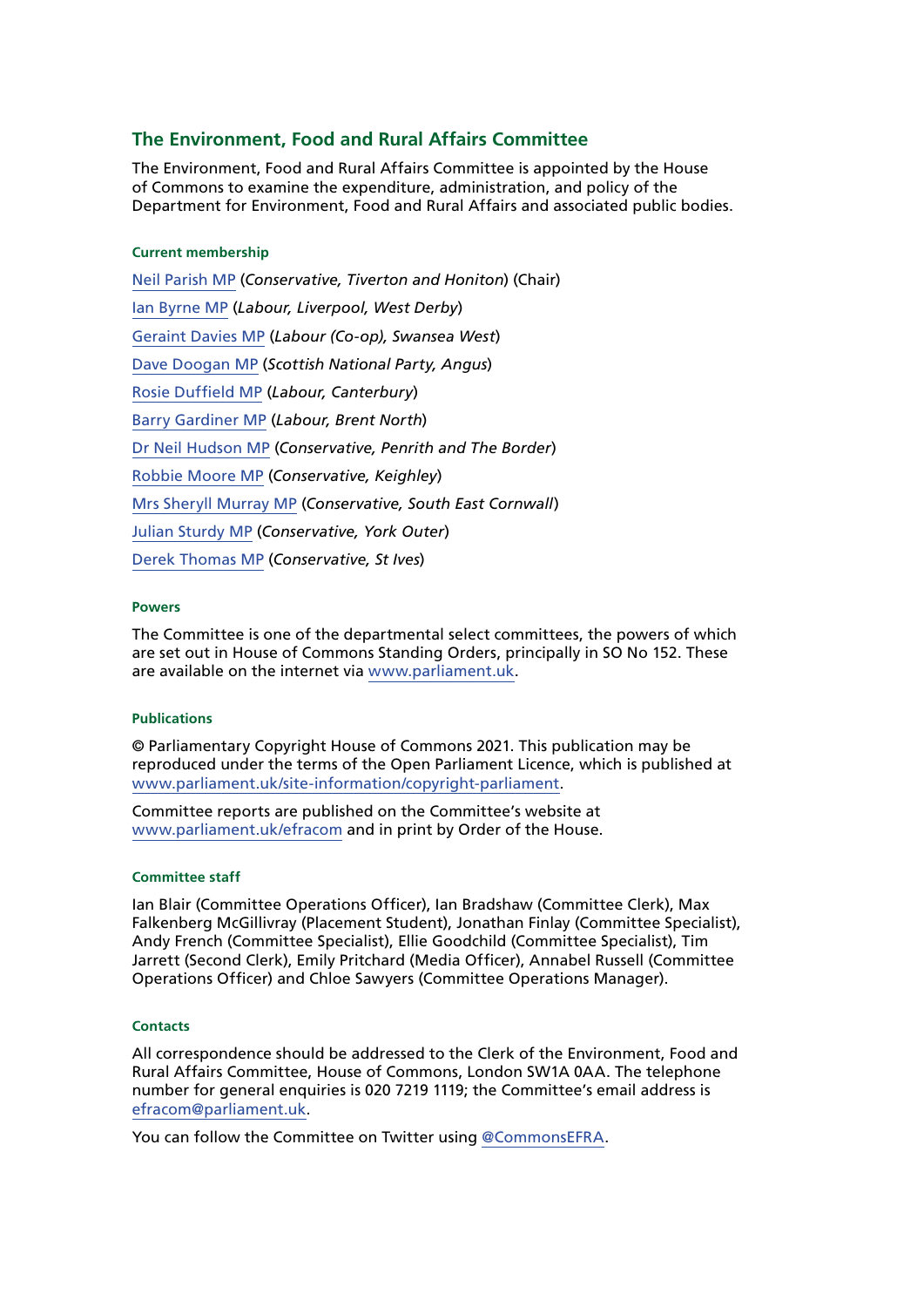# Third Special Report

The Environment, Food and Rural Affairs Committee published its Sixth Report of Session 2019–21, [Public Sector Procurement of Food](https://committees.parliament.uk/work/370/public-sector-procurement-of-food/) (HC 469), on 21 April 2021. The Government response was received on 24 June 2021 and is appended to this report.

# Appendix: Government Response

### **Introduction**

The Government welcomes the report published by the EFRA Select Committee on the 21 April 2021 on *Public Sector Procurement of Food*.

We are pleased to note that the Committee's recommendations align with our ambitions for public sector food procurement. We want the public sector to lead by example, supporting local food and farmers, Small and Medium Enterprises (SMEs), high production standards and sustainable produce.

We will achieve this through improved collaboration and accountability across the public sector. As a first step, we will consult on more ambitious Government Buying Standards for Food and Catering Services (GBSF) this summer. The update will aim to deliver outcomes beyond simply the procurement of food and catering services. The GBSF standards will reflect Government priorities and the latest advice around delivering environmental, health and societal benefits. We will also engage proactively with the sector to support the implementation of the GBSF, develop a robust process for monitoring and reporting, and deliver the Future Food Framework trial.

The Committee has made a number of conclusions and recommendations. The Government has responded to the specific recommendations below.

### **Food procurement standards**

1. **A responsibility for monitoring compliance should be emphasised to or placed on existing inspection bodies, such as Ofsted (for schools) and the Care Quality Commission (for NHS Trusts), rather than creating new structures for inspection. The data should be reported to Government. Where such inspection bodies do not exist, Defra must gather data on compliance with the GBSF and the Balanced Scorecard through annual surveys, as it already does for government departments. It should publish the results of these surveys and name Departments that are not meeting the standards or fail to respond adequately to surveys.** (Paragraph 17)

The Government recognises the need for a robust process to monitor adoption of the GBSF and will consider potential inspection bodies and remits as part of the GBSF consultation this summer.

Currently, Ofsted and CQC inspectors do not have the expertise to assess and report on the GBSF. In addition, adding a further role in checking compliance to the GBSF would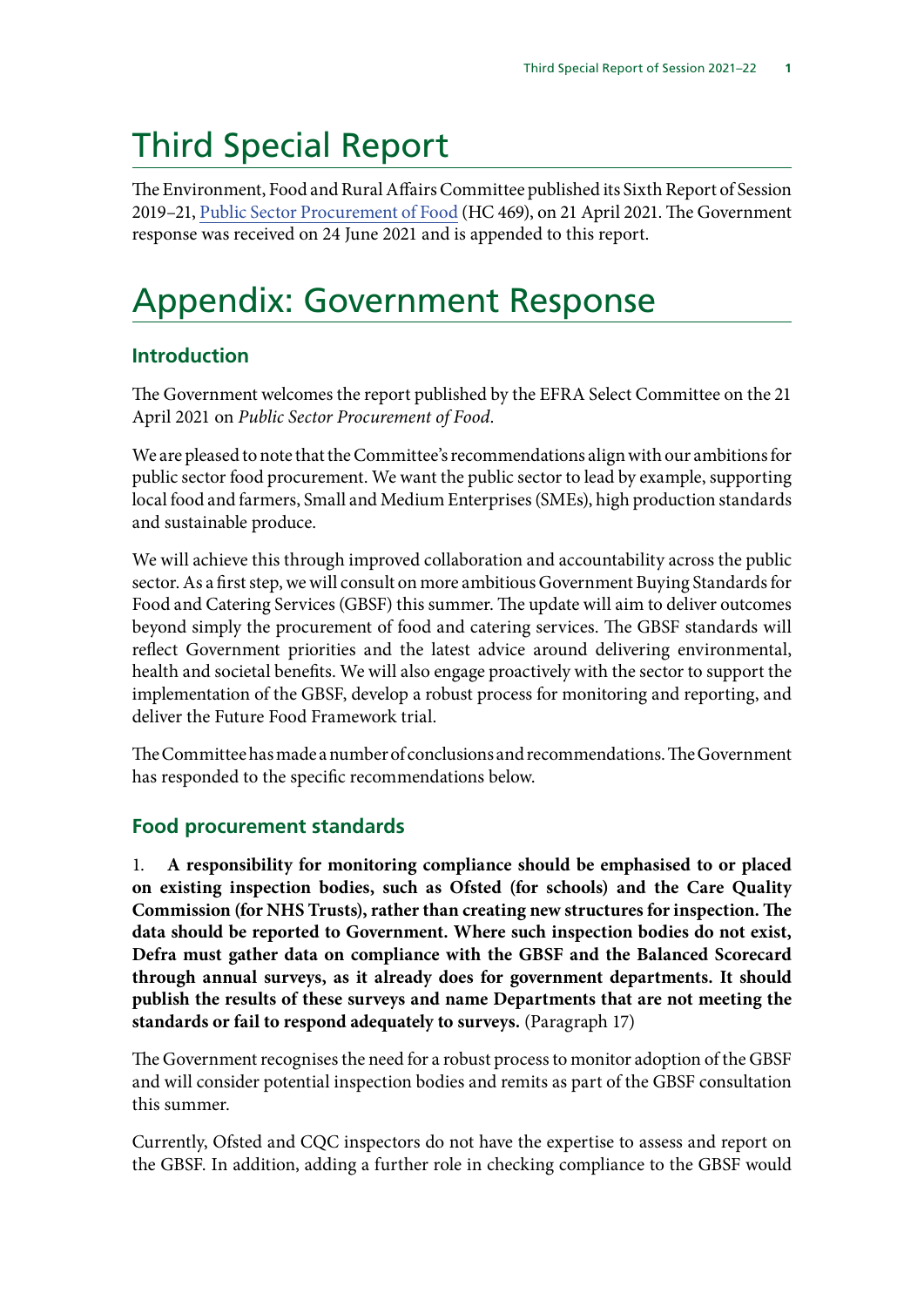detract from their ability to focus on their core remits. A change to existing bodies' remits would in any case require additional resource, and as such we will also seek views on alternative forms of monitoring and enforcement.

Alternatives could include the use of new reporting requirements, clear Key Performance Indicators, and the expansion of existing tools. We publish the Greening Government Commitments report every year and will consider if we can expand the scope of reporting, to encourage compliance and best-practice sharing.

The consultation responses will inform both the updated GBSF and the Food Strategy White Paper. There is an opportunity in the White Paper to outline regulatory responsibilities in this area and the format and frequency of regular reporting on public procurement of food.

In parallel to the consultation, we will further engage with the sector to raise awareness of the GBSF, with the objective of encouraging compliance and adoption of best practice. We will extend this engagement through a series of workshops during the summer focussing on implementing and updating the GBSF.

2. **The Government should make adherence to the GBSF mandatory for the public sector in England. We are supportive of proposals that the balanced scorecard should also be mandatory across the public sector, particularly for the NHS in England, but we have concerns that this may have adverse impacts on smaller suppliers who may not be able to afford the accreditation and certification required. Defra must gather evidence from Government departments and their suppliers on the effectiveness and impact of the balanced scorecard since 2014 and review whether to make the balanced scorecard mandatory. At the very least, the balanced scorecard needs to be better promoted by the Government.** (Paragraph 18)

Compliance with the GBSF and the use of the balanced scorecard methodology are already mandatory for all Central Government Departments and their Executive Agencies. This includes meals for Government canteens, public prisons and the armed forces. The Government is working to align food policies for different sectors, including in NHS England hospitals where the GBSF is an embedded requirement within the Hospital Food Standards.

We appreciate that a whole-system approach is required for standards to be embedded in public sector contracts. This includes easy to understand guidance, transparency in reporting and an ethos of food being central to the public body's work and sustainability commitments. As we consult on an update to the GBSF we will therefore raise awareness of the standards and increase the usability of the document. This will include reviewing whether the Balanced Scorecard approach has been effective and should be incorporated into the GBSF to simplify the guidance for procurers and providers.

3. **Where meeting UK food production and animal welfare standards in supplying overseas military and diplomatic operations would be prohibitively expensive, the Government should make exceptions on a case-by-case basis only if it is satisfied that every effort has been made to meet UK standards. In such cases, every effort should be made to meet equivalent standards. Such exceptions should not be an option for UK based public procurement and therefore the scope for them should be removed from the GBSF immediately.** (Paragraph 24)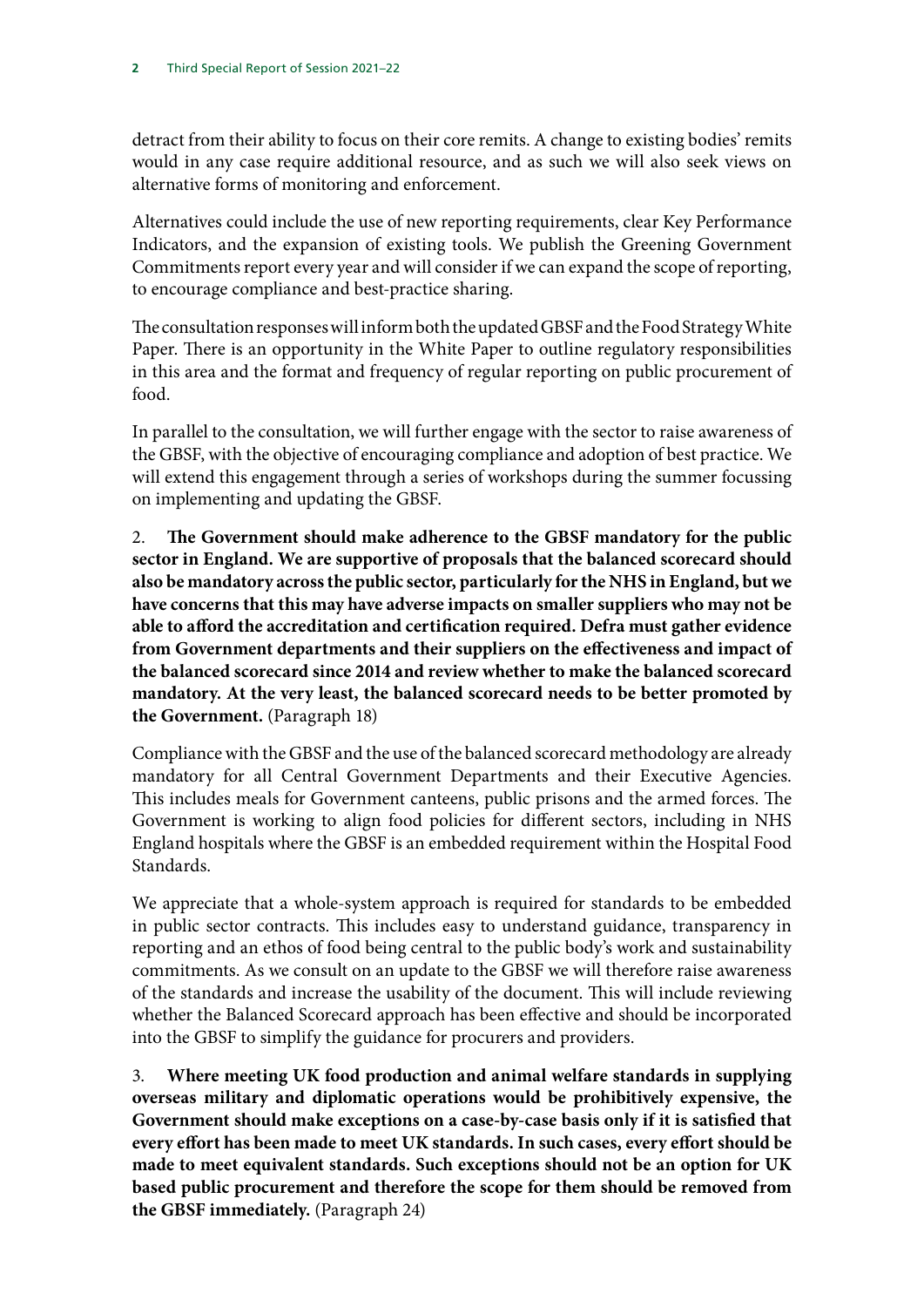To reiterate the Committee's findings, there is currently no evidence that exemptions are being used. The exemptions were developed to allow for very limited circumstances, and the reasons for not applying the standards must be recorded and signed off by a senior official in the organisation concerned. These requirements were set to safeguard public sector food standards and to increase the transparency of public sector procurement.

The Government recognises however that we want to lead by example, and champion our high production and animal welfare standards. The GBSF update is an opportunity to deliver on this. We will consult on the removal of these exemptions as part of the consultation.

4. T**he Government should review and update the GBSF to take account of new evidence, Government commitments, industry practice and consumer preferences on nutrition, animal welfare, sustainability and climate change. This should be addressed as part of the Government's response to Part Two of the National Food Strategy by the end of the year. Thereafter, we suggest that the GBSF are actively reviewed every five years and updated if necessary.** (Paragraph 29)

Whilst reflective of policy best practice at the time of development, we agree the GBSF requires updating and should evolve to reflect government priorities and latest evidence. We want our standards to showcase our great food and drink with high animal welfare, traceability, and nutritional value. We have therefore committed to a substantial update of the GBSF, with a consultation launching this summer.

Alongside ensuring our policy reflects best practice, the consultation will examine ways to promote higher take-up of local produce and make public procurement more accessible to SMEs. This update will look to enhance the emphasis on local procurement and the focus on UK strengths such as high environmental production and welfare standards.

The consultation will also seek views on how the GBSF can support the transition to more sustainably and responsibly-sourced products and services. This is in line with the Global Resource Initiative recommendation to strengthen the focus on sustainable procurement across the public sector, and with broader government policy goals such as our commitment to Net Zero by 2050.

On nutrition specifically, we committed to updating the GBSF chapter on nutritional standards following the Childhood Obesity Plan Chapter 2, published in June 2018. The new nutritional standards bring the GBSF in line with the most up to date guidance from the Scientific Advisory Committee on Nutrition. The GBSF consultation will review further changes concerning sustainable, healthy diets.

Moving forward, we will take a proactive approach to reviewing the GBSF. The guidance will be kept under regular review, supported by ongoing engagement and feedback from the sector.

5. **The public sector and its suppliers should therefore be encouraged to source primary produce from domestic producers, within current rules. The Government should review and update the GBSF to ensure that public bodies are encouraged to source local, seasonal produce. The review should also consider the benefits of setting ambitious targets for how much food should be locally and seasonally sourced, how local should be defined and how progress towards targets will be monitored. Procuring**